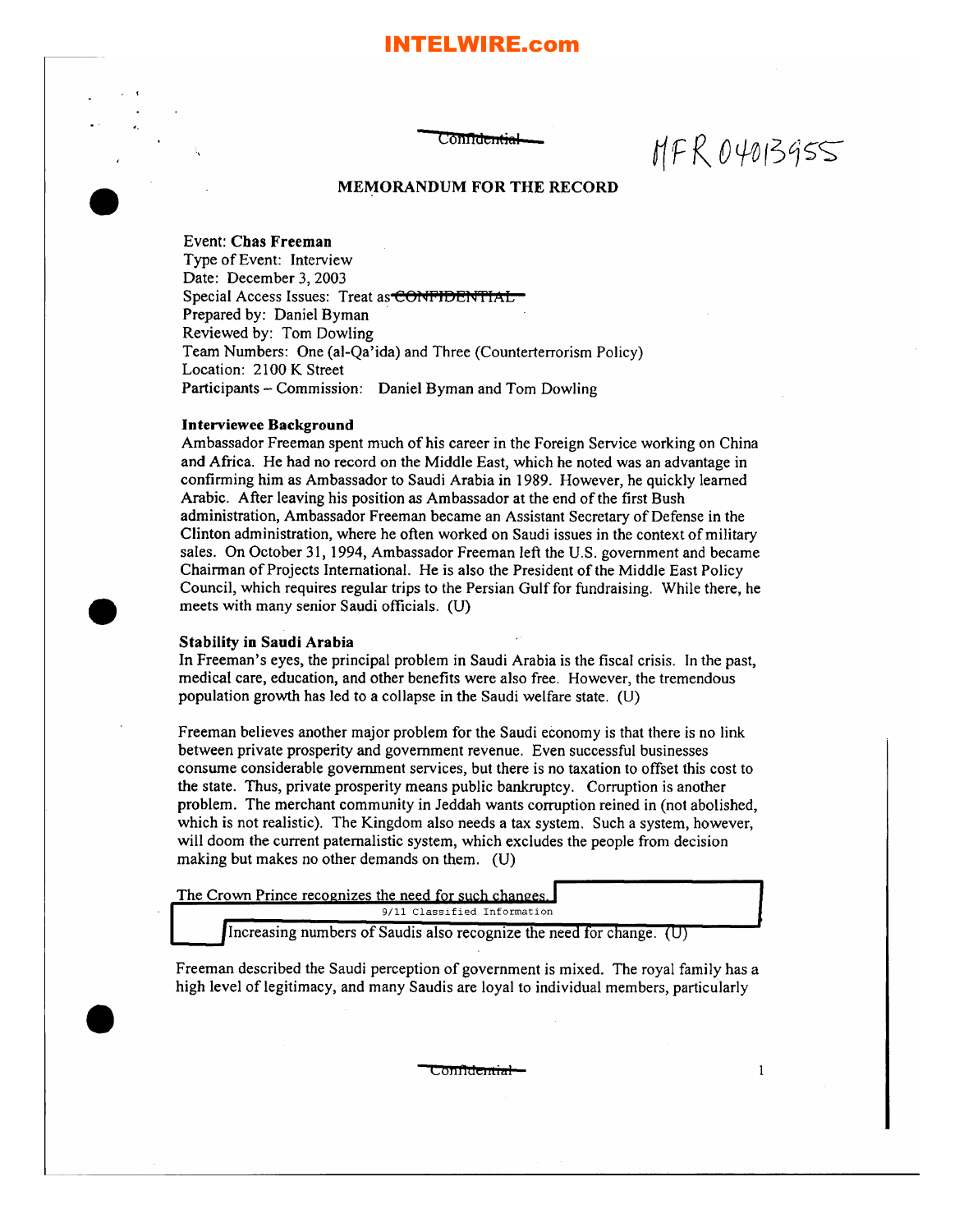# INTELWIRE.com

Confidential

•• I

•<br>●

•

•

9/11 Classified Information

9/11 Classified Information

Support for religious radicals is concentrated in two areas geographically. First, in the Qasim and Burayda area, there are extremists who in general are not antagonistic to the monarchy. The real problem is in the southwest of the country. There, the ideology is much more akin to Egypt's Muslim Brotherhood than to traditional "Wahhabi" teachings. Most of the al-Qa'ida footsoldiers and violent Imams come from this area. In general, the Saudis are harsh on dissidents - it does not make sense that they would coddle al-Qa'ida. (U)

The May bombings created popular pressure for the regime to do something. The bombers deliberately targeted Saudis with Western pretensions. The regime probably 'does not feel particularly threatened by al-Qa'ida but is responsive to the public's desire for security. (U)

# The Saudi-U.S. Relationship

Any succeeding government to the current leaders would probably be violently anti-American, in Freeman's opinion. There is a perceived persecution of Islam in the United States. Moreover, there is an end of "human ties" between Saudi Arabia and the United States due to the curtailment of travel and visa restrictions. Many Saudis are selling homes in the United States, and most now seek education elsewhere. Saudi youth are violently anti-American. "Ten seconds of Fox TV" undoes all U.S. efforts at pub1ic diplomacy. (U)

The Saudi regime is trying to dilute its dependence on the United States. Although Freeman contends it recognizes the need for solid ties with Washington, he notes Riyadh is also reaching out to China, Russia, the EU, and other powers to offset the United States. (U)

The Saudis can play several roles in helping the war on terror, in Freeman's opinion.· First, they can help U.s. law enforcement efforts. Second, the Saudis are generous donors to Islamic causes. They can thus provide a "firebreak" to prevent the spread of radical ideas. (U)

9/11 Classified Information

 $\epsilon$ Oilfideiltial 2